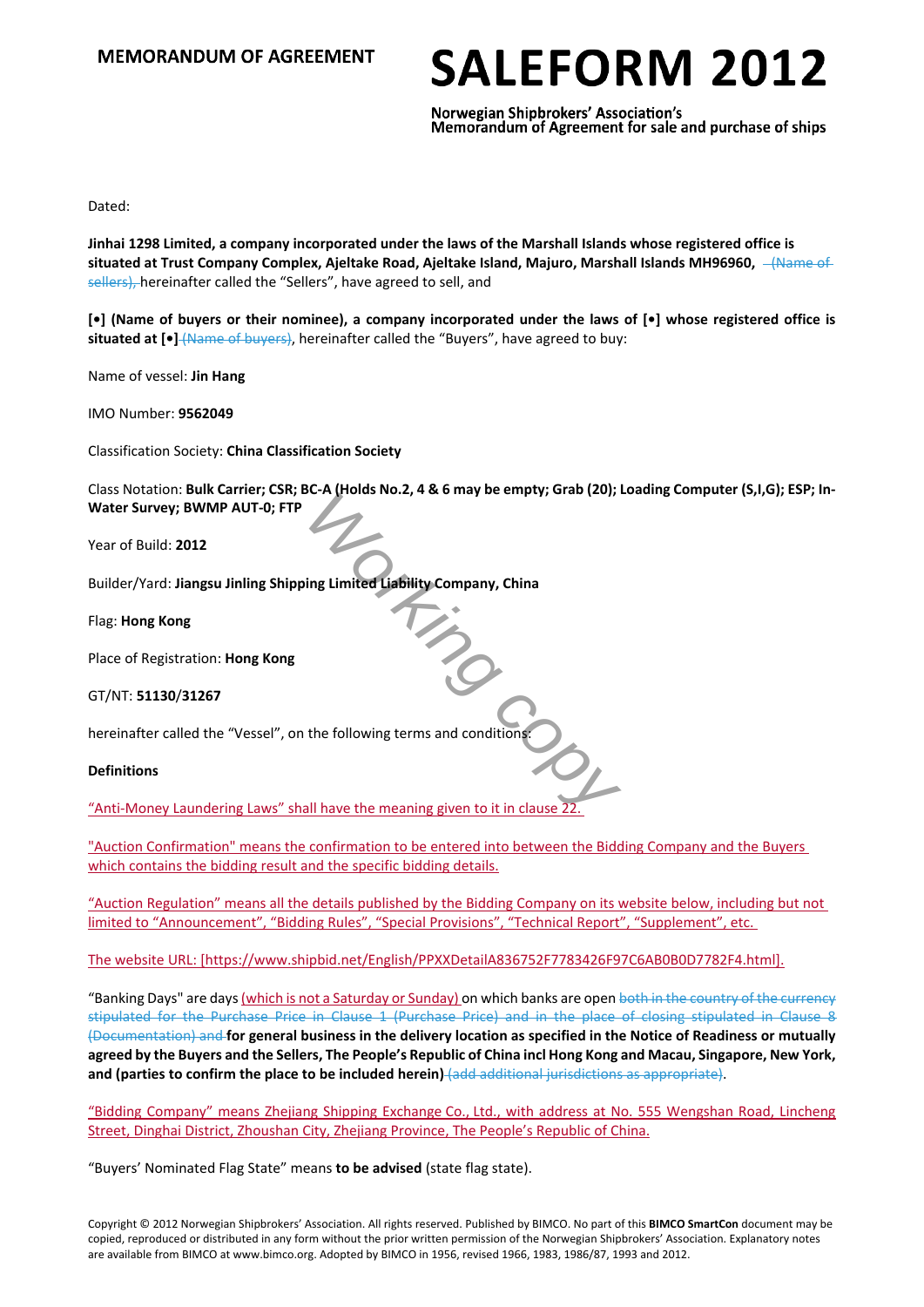"Class" means the class notation referred to above.

"Classification Society" means the Society referred to above.

"Deposit" shall have the meaning given in Clause 2 (Deposit).

"Deposit HolderEscrow Agent" means **Zhejiang Shipping Exchange Co., Ltd., with address at No. 555 Wengshan Road, Lincheng Street, Dinghai District, Zhoushan City, Zhejiang Province, The People's Republic of China** (state name and location of Deposit Holder) or, if left blank, the Sellers' Bank, which shall hold and release the Deposit, the Purchase Price and all other sums payable on delivery by the Buyers to the Sellers in accordance with this Agreement.

"Escrow Account" means the interest-free US Dollars bank account notified by Zhejiang Shipping Exchange Co., Ltd..

"In writing" or "written" means a letter handed over from the Sellers to the Buyers or vice versa, a registered letter, email or telefax.

"Parties" means the Sellers and the Buyers.

"Public Auction Notice" means the public auction notice issued by the Bidding Company on \_\_\_\_\_\_\_\_\_\_ 2021.

"Purchase Price" means the price for the Vessel as stated in Clause 1 (Purchase Price).

"Prohibited Person" shall have the meaning given to it in clause 19(c).

"Sellers' Account" means **the Sellers' US Dollars account with the following details:** (state details of bank account)

Bank: Industrial and Commercial Bank of China (Asia) Limited Account Name: JINHAI 1298 LIMITED Account Number: 861530084816 Swift Code: UBHKHKHHat the Sellers' Bank.

**ED**<br> **ED**<br> **ED**<br> **ED**<br> **ED**<br> **ED**<br> **ED**<br> **ED**<br> **ED**<br> **ED**<br> **ED**<br> **ED**<br> **ED**<br> **ED**<br> **ED**<br> **ED**<br> **ED**<br> **ED**<br> **ED**<br> **ED**<br> **ED**<br> **ED**<br> **ED**<br> **ED**<br> **ED**<br> **ED**<br> **ED**<br> **ED**<br> **ED**<br> **ED**<br> **ED**<br> **ED**<br> **ED**<br> **ED**<br> **ED**<br> **ED**<br> **ED**<br> "Sellers' Bank" means - The State name of bank, branch and details) or, if left blank, the bank notified by the Sellers to the Buyers for receipt of the balance of the Purchase Price. "Tax Deduction" shall have the meaning given to it in clause 10.

## **1. Purchase Price**

The Purchase Price is **USD \*\*\*\*\*\*\* (United States Dollars \*\*\*\*\*\*\*only)** (state currency and amount both in words and figures).

## **2. Deposit**

Following a successful bidding, the Buyers shall send a confirmation of the bidding in writing to the Sellers on the same day (the "Bidding Day") at the email address or facsimile number pursuant to clause 17. The Buyers shall sign the Auction Confirmation within two (2) Banking Days of the Bidding Day, and sign this Agreement with the Sellers thereafter.

As security for the correct fulfilment of this Agreement the Buyers shall lodge a deposit of **the bidding deposit lodged by the Buyers into the Escrow Account on November [●], 2021, in an amount of USD [●] (United States Dollars [●] only) (the "Bidding Deposit"), shall be automatically converted into purchase deposit (the "Deposit") in the Escrow Account after the date that% (in the set cent) or, if left blank, 10% (ten per cent),** of the Purchase Price (the "Deposit") in an interest bearing account for the Parties with the Deposit Holder within three (3) Banking Days after the date that:

 $(H)$  this Agreement has been signed by the Parties and exchanged in original or by e-mail or telefax.

The Buyers hereby confirm that the Bidding Deposit paid by the Buyers to the Escrow Agent in accordance with the Auction Regulation and the Public Auction Notice shall automatically turn into the Deposit under this Agreement once this Agreement is duly signed by the Buyers and the Sellers.

Should the Buyers fail to take delivery of the Vessel according to Clause 5 (Delivery), Sellers are entitled to keep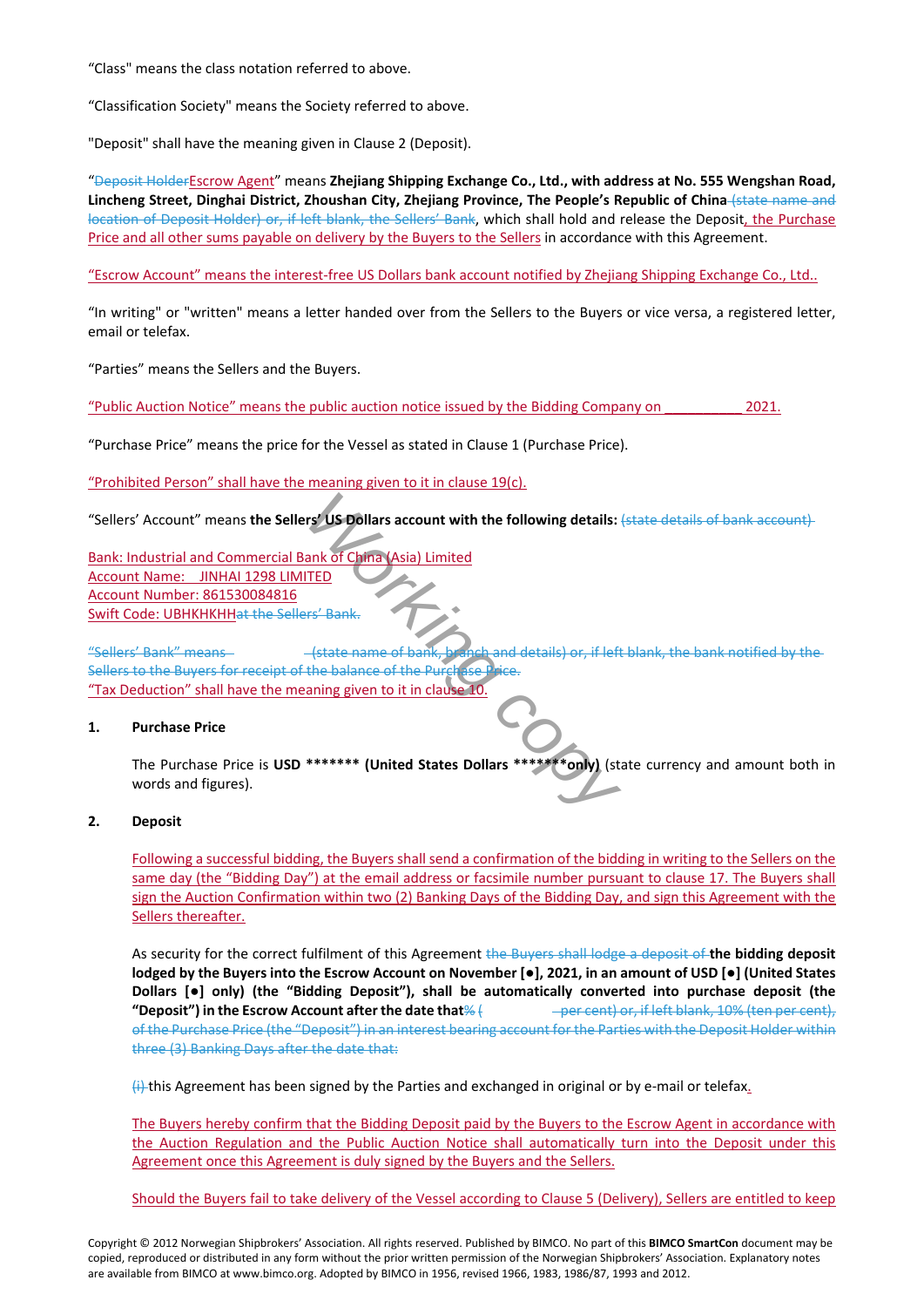#### the Deposit whatsoever.; and

(ii) the Deposit Holder has confirmed in writing to the Parties that the account has been opened.

The Deposit shall be released in accordance with joint written instructions of the Parties. Interest, if any, shall be credited to the Buyers. Any fee charged for holding and releasing the Deposit shall be borne equally by the Parties. The Parties shall provide to the Deposit Holder all necessary documentation to open and maintain the account without delay.

### **3. Payment**

The balance of the Purchase Price, together with any sum for the remaining bunkers and lubricating oils as specified in Clause 7, and all other sums payable on delivery by the Buyers to the Sellers under this Agreement shall be remitted to the Escrow Account by telegraphic transfer in accordance with this Agreement (or as may be otherwise agreed between the Sellers and the Buyers), no later than two (2) Banking Days from the date the five (5) appropriate days' notice has been served by the Sellers to the Buyers in accordance with Clause 5(b) (Time and place of delivery and notices). Bank charges, for the Purchase Price, together with any sum for the remaining bunkers and lubricating oils as specified in Clause 7, and all other sums payable on delivery by the Buyers to the Sellers under this Agreement, if any, shall be for the Buyers' account.

Any delay or failure to pay any fees under this Clause 3 shall be deemed to be a breach of this Agreement and the Public Auction Notice.

**Example 12 Follows and the Buyers, on delivery date, the Prefilion Exercise Profilion Exercise Proposition**<br> **Example 12 Follows and the Sellers on**<br> **Example 12 Follows and the Sellers on**<br> **Example 12 Follows and lubric** Unless otherwise agreed by the Sellers and the Buyers, on delivery date, the Protocol of Delivery and Acceptance evidencing the delivery under this Agreement shall be executed by the Sellers and the Buyers. A true copy of the Protocol of Delivery and Acceptance, signed by the Buyers and the Sellers on delivery, shall be provided by the Sellers and presented to the Escrow Agent who shall release the Deposit, the balance of the Purchase Price, together with any sum for the remaining bunkers and lubricating oils as specified in Clause 7 and all other sums payable upon receipt of the Protocol of Delivery and Acceptance and the written notice from the Sellers to the Escrow Agent to release the balance of the Purchase Price, together with any sum for the remaining bunkers and lubricating oils as specified in Clause 7 and all other sums payable, within three (3) Banking Days free of bank charges and any fees payable to the Bidding Company to the Sellers' Account.

On delivery of the Vessel, but not later than three (3) Banking Days after the date that Notice of Readiness has been given in accordance with Clause 5 (Time and place of delivery and notices):

(i) the Deposit shall be released to the Sellers; and

(ii) the balance of the Purchase Price and all other sums payable on delivery by the Buyers to the Sellers under this Agreement shall be paid in full free of bank charges to the Sellers' Account.

## **4. Inspection**

- (a) $*$  The Buyers have inspected and accepted the Vessel's classification records. The Buyers have also inspected the Vessel at/in (state place) on(state date) and have accepted the Vessel (or deemed to have accepted the Vessel if inspection of the Vessel has not been carried out) following this inspection and the sale is outright and definite, subject only to the terms and conditions of this Agreement.
- $(b)*$  The Buyers shall have the right to inspect the Vessel's classification records and declare whether same are accepted or not within and solution of state date/period).
- The Sellers shall make the Vessel available for inspection at/in and the sellers (state place/range) within (state date/period).

The Buyers shall undertake the inspection without undue delay to the Vessel. Should the Buyers cause undue delay they shall compensate the Sellers for the losses thereby incurred.

The Buyers shall inspect the Vessel without opening up and without cost to the Sellers.

During the inspection, the Vessel's deck and engine log books shall be made available for examination by the Buyers.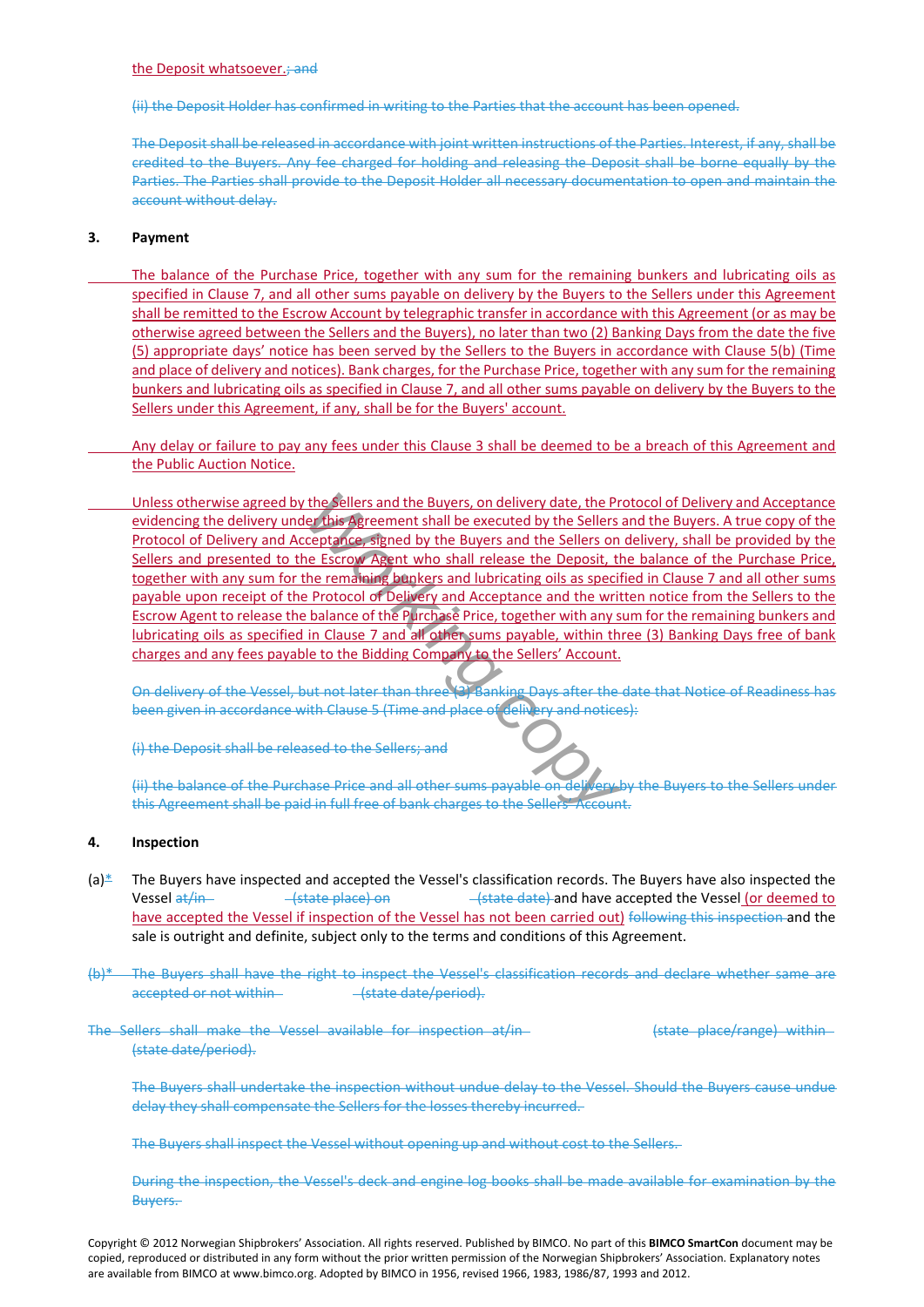The sale shall become outright and definite, subject only to the terms and conditions of this Agreement, provided that the Sellers receive written notice of acceptance of the Vessel from the Buyers within seventy-two (72) hours after completion of such inspection or after the date/last day of the period stated in Clause 4(b)(ii), whichever is earlier.

Should the Buyers fail to undertake the inspection as scheduled and/or notice of acceptance of the Vessel's classification records and/or of the Vessel not be received by the Sellers as aforesaid, the Deposit together with interest earned, if any, shall be released immediately to the Buyers, whereafter this Agreement shall be null and void.

\*4(a) and 4(b) are alternatives; delete whichever is not applicable. In the absence of deletions, alternative 4(a) shall apply.

## **5. Time and place of delivery and notices**

(a) The Vessel shall be delivered and taken on an "as is where is" basis, as she is and where she is at the time that the Buyers take delivery at one safe port or anchorage or pilot station withinover safely afloat at a safe and accessible berth or anchorage at/in **Singapore – Japan range (including China and Korea) at the Sellers' option. Sellers are not responsible for any time and cost for Buyers to take delivery of the Vessel which shall be for the Buyers' account.** (state place/range) in the Sellers' option.

Notice of Readiness shall not be tendered before: 4 February 2022 (date)

Cancelling Date (see Clauses  $5(c)$ ,  $6 \frac{a}{i}$ ,  $6 \frac{a}{ii}$ ,  $6 \frac{a}{iii}$  and 14): **30 April 2022** 

(b) The Sellers shall keep the Buyers well informed of the Vessel's itinerary and shall provide the Buyers with twenty (20)fifteen (15), ten (10), five (5) and three (3) days' approximate notice and one (1) day's definite notice of the date the Sellers intend to tender Notice of Readiness and of the intended place of delivery.

When the Vessel is at the place of delivery and physically ready for delivery in accordance with this Agreement, the Sellers shall give the Buyers a written Notice of Readiness for delivery.

*S*(c) <sup>26</sup> (a)(ii), 6 (a)(iii) and 14): **30 April 2022**<br>
yers well informed of the Vessel's itinerary and shape (5) and three (3) days' <u>approximate</u> notice and conder Notice of Readiness and of the intended place are of (c) If the Sellers anticipate that, by reason including but not limited to any force majaure factors or the COVID-19 pandemic pursuant to Clause 23 (COVID-19 pandemic clause), notwithstanding the exercise of due diligence by them, the Vessel will not be ready for delivery by the Cancelling Date they may notify the Buyers in writing stating the date when they anticipate that the Vessel will be ready for delivery and proposing a new Cancelling Date. Upon receipt of such notification the Buyers shall have the option of either cancelling this Agreement in accordance with Clause 14 (Sellers' Default) within twenty-four (24) hours three (3) Banking Days of receipt of the notice or of accepting the new date as the new Cancelling Date within twenty-four (24) hours of receipt of the notice or of accepting the new date as the new Cancelling Date. If the Buyers have not declared their option within three (3) Banking Days of receipt of the Sellers' notification the above timeline or if the Buyers accept the new date, the date proposed in the Sellers' notification shall be deemed to be the new Cancelling Date and shall be substituted for the Cancelling Date stipulated in Clause 5(a) above.

If this Agreement is maintained with the new Cancelling Date all other terms and conditions hereof including those contained in Clauses 5(b) and 5(d) shall remain unaltered and in full force and effect.

- (d) Cancellation, failure to cancel or acceptance of the new Cancelling Date shall be entirely without prejudice to any claim for damages the Buyers may have under Clause 14 (Sellers' Default) for the Vessel not being ready by the original Cancelling Date.
- (e) Without prejudice to the Buyers' obligation to take delivery of the Vessel "as is where is", Should-Should the Vessel become an actual, constructive or compromised total loss before delivery, the Deposit wihout together with interest earned, if any, shall be released immediately to the Buyers whereafter this Agreement shall be null and void.

#### **6. Divers Inspection / Drydocking**

(a) $*$  (i) The Buyers shall waive the drydocking ot UWI (underwater inspection) before delivery. have the option at their cost and expense to arrange for an underwater inspection by a diver approved by the Classification Society prior to the delivery of the Vessel. Such option shall be declared latest nine (9) days prior to the Vessel's intended date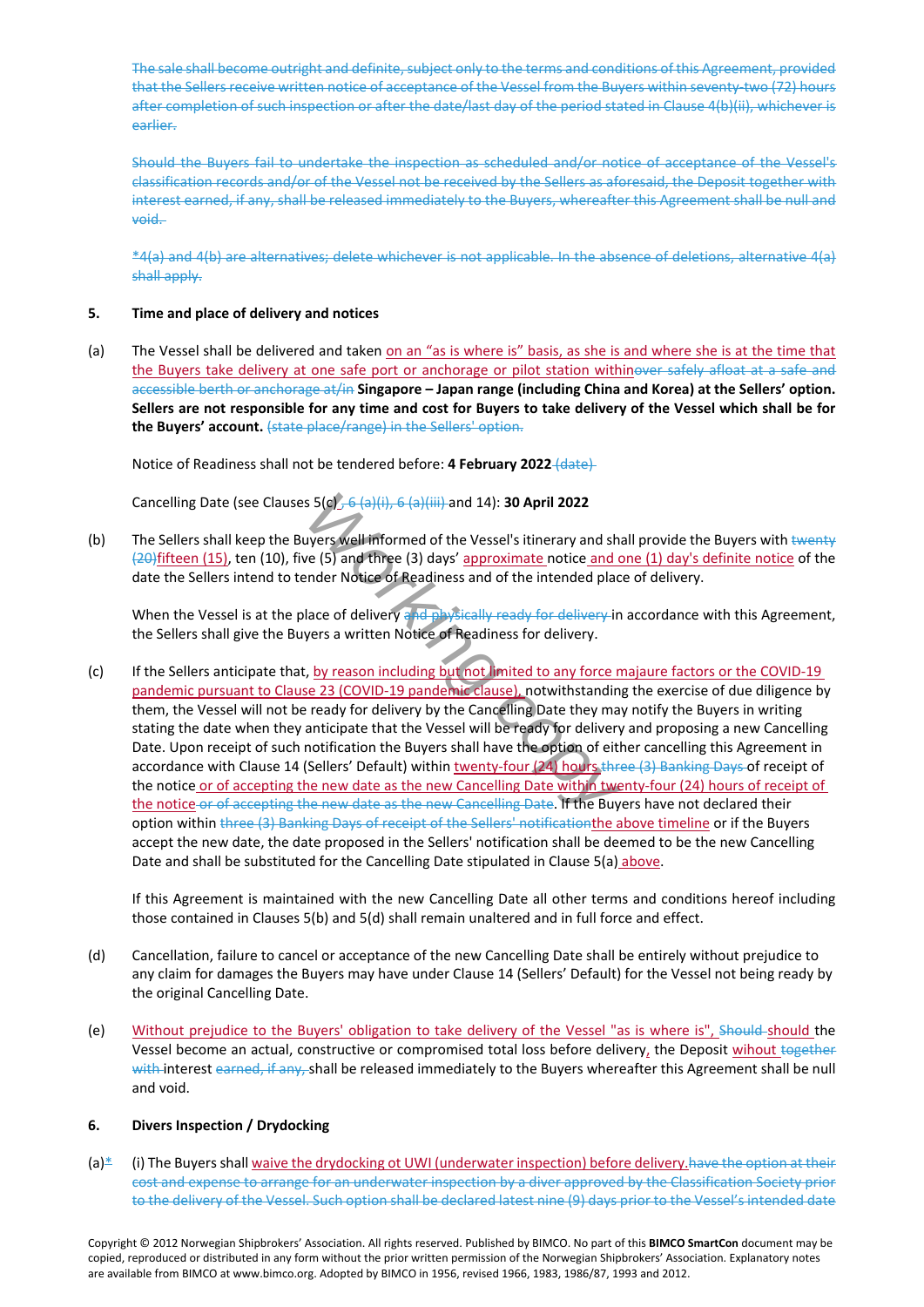of readiness for delivery as notified by the Sellers pursuant to Clause 5(b) of this Agreement. The Sellers shall at their cost and expense make the Vessel available for such inspection. This inspection shall be carried out without undue delay and in the presence of a Classification Society surveyor arranged for by the Sellers and paid for by the Buyers. The Buyers' representative(s) shall have the right to be present at the diver's inspection as observer(s) only without interfering with the work or decisions of the Classification Society surveyor. The extent of the inspection and the conditions under which it is performed shall be to the satisfaction of the Classification Society. If the conditions at the place of delivery are unsuitable for such inspection, the Sellers shall at their cost and expense make the Vessel available at a suitable alternative place near to the delivery port, in which event the Cancelling Date shall be extended by the additional time required for such positioning and the subsequent repositioning. The Sellers may not tender Notice of Readiness prior to completion of the underwater inspection.

- (ii) If the rudder, propeller, bottom or other underwater parts below the deepest load line are found broken, damaged or defective so as to affect the Vessel's class, then (1) unless repairs can be carried out afloat to the satisfaction of the Classification Society, the Sellers shall arrange for the Vessel to be drydocked at their expense for inspection by the Classification Society of the Vessel's underwater parts below the deepest load line, the extent of the inspection being in accordance with the Classification Society's rules (2) such defects shall be made good by the Sellers at their cost and expense to the satisfaction of the Classification Society without condition/recommendation\*\* and (3) the Sellers shall pay for the underwater inspection and the Classification Society's attendance.
- **Example 2018** The repairs to the satisfaction of the Classication of the repair watsoever in respect of the defects and/or<br>average of quotes for the repair work obtained<br>by of the port of delivery, one to be obtained by t Notwithstanding anything to the contrary in this Agreement, if the Classification Society do not require the aforementioned defects to be rectified before the next class drydocking survey, the Sellers shall be entitled to deliver the Vessel with these defects against a deduction from the Purchase Price of the estimated direct cost (of labour and materials) of carrying out the repairs to the satisfaction of the Classification Society, whereafter the Buyers shall have no further rights whatsoever in respect of the defects and/or repairs. The estimated direct cost of the repairs shall be the average of quotes for the repair work obtained from two reputable independent shipyards at or in the vicinity of the port of delivery, one to be obtained by each of the Parties within two (2) Banking Days from the date of the imposition of the condition/recommendation, unless the Parties agree otherwise. Should either of the Parties fail to obtain such a quote within the stipulated time then the quote duly obtained by the other Party shall be the sole basis for the estimate of the direct repair costs. The Sellers may not tender Notice of Readiness prior to such estimate having been established.
- (iii) If the Vessel is to be drydocked pursuant to Clause 6(a)(ii) and no suitable dry-docking facilities are available at the port of delivery, the Sellers shall take the Vessel to a port where suitable drydocking facilities are available, whether within or outside the delivery range as per Clause 5(a). Once drydocking has taken place the Sellers shall deliver the Vessel at a port within the delivery range as per Clause 5(a) which shall, for the purpose of this Clause, become the new port of delivery. In such event the Cancelling Date shall be extended by the additional time required for the drydocking and extra steaming, but limited to a maximum of fourteen (14) days.
- (b)\* The Sellers shall place the Vessel in drydock at the port of delivery for inspection by the Classification Society of the Vessel's underwater parts below the deepest load line, the extent of the inspection being in accordance with the Classification Society's rules. If the rudder, propeller, bottom or other underwater parts below the deepest load line are found broken, damaged or defective so as to affect the Vessel's class, such defects shall be made good at the Sellers' cost and expense to the satisfaction of the Classification Society without condition/recommendation\*\*. In such event the Sellers are also to pay for the costs and expenses in connection with putting the Vessel in and taking her out of drydock, including the drydock dues and the Classification Society's fees. The Sellers shall also pay for these costs and expenses if parts of the tailshaft system are condemned or found defective or broken so as to affect the Vessel's class. In all other cases, the Buyers shall pay the aforesaid costs and expenses, dues and fees.
- If the Vessel is drydocked pursuant to Clause 6 (a)(ii) or 6 (b) above:
- (i) The Classification Society may require survey of the tailshaft system, the extent of the survey being to the satisfaction of the Classification surveyor. If such survey is not required by the Classification Society, the Buyers shall have the option to require the tailshaft to be drawn and surveyed by the Classification Society, the extent of the survey being in accordance with the Classification Society's rules for tailshaft survey and consistent with the current stage of the Vessel's survey cycle. The Buyers shall declare whether they require the tailshaft to be drawn and surveyed not later than by the completion of the inspection by the Classification Society. The drawing and refitting of the tailshaft shall be arranged by the Sellers. Should any parts of the tailshaft system be condemned or found defective so as to affect the Vessel's class, those parts shall be renewed or made good at the Sellers' cost and expense to the satisfaction of Classification Society without condition/recommendation\*\*.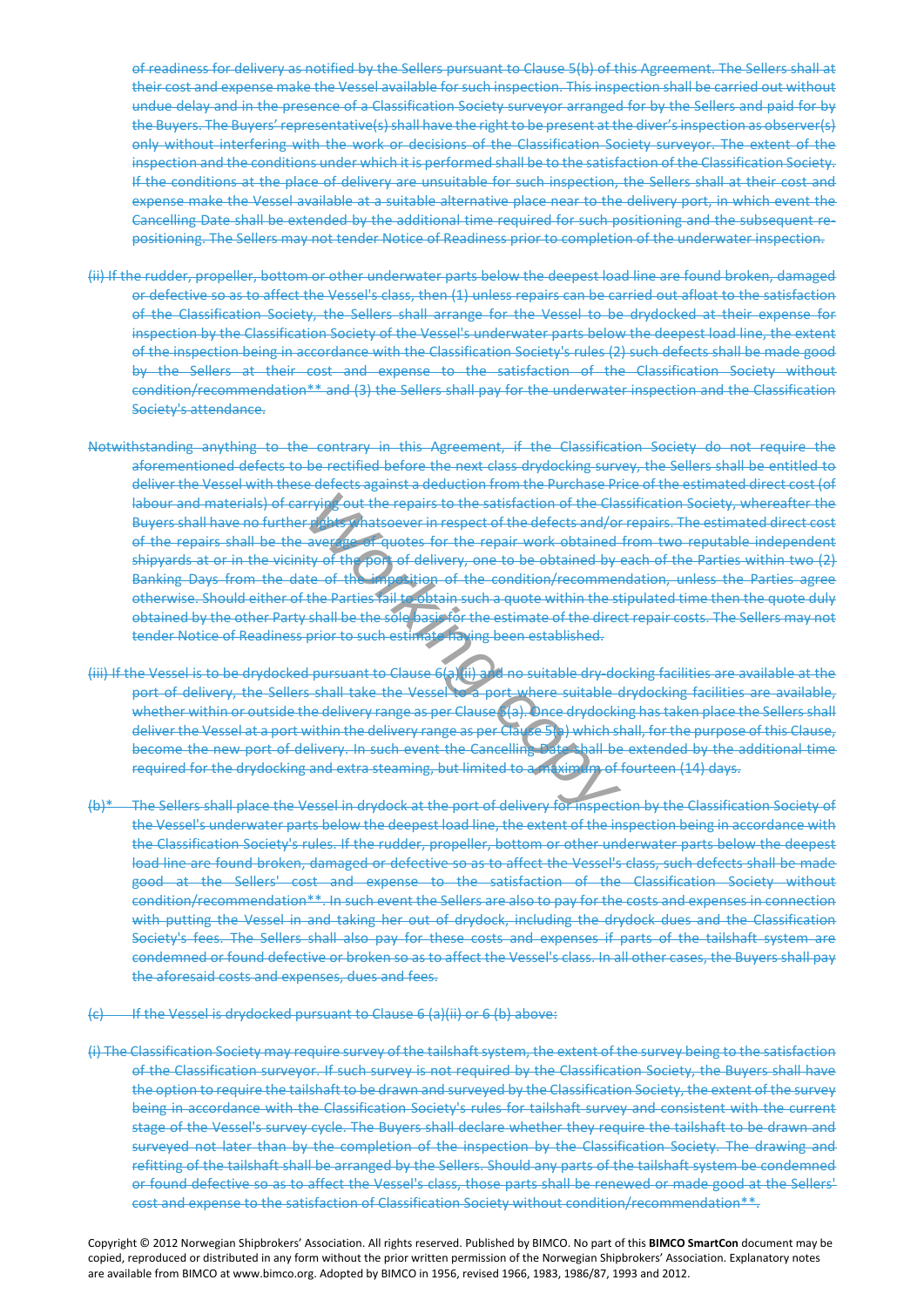- (ii) The costs and expenses relating to the survey of the tailshaft system shall be borne by the Buyers unless the Classification Society requires such survey to be carried out or if parts of the system are condemned or found defective or broken so as to affect the Vessel's class, in which case the Sellers shall pay these costs and expenses.
- (iii) The Buyers' representative(s) shall have the right to be present in the drydock, as observer(s) only without interfering with the work or decisions of the Classification Society surveyor.
- (iv) The Buyers shall have the right to have the underwater parts of the Vessel cleaned and painted at their risk, cost and expense without interfering with the Sellers' or the Classification Society surveyor's work, if any, and without affecting the Vessel's timely delivery. If, however, the Buyers' work in drydock is still in progress when the Sellers have completed the work which the Sellers are required to do, the additional docking time needed to complete the Buyers' work shall be for the Buyers' risk, cost and expense. In the event that the Buyers' work requires such additional time, the Sellers may upon completion of the Sellers' work tender Notice of Readiness for delivery whilst the Vessel is still in drydock and, notwithstanding Clause 5(a), the Buyers shall be obliged to take delivery in accordance with Clause 3 (Payment), whether the Vessel is in drydock or not.
- \*6 (a) and 6 (b) are alternatives; delete whichever is not applicable. In the absence of deletions, alternative 6 (a) shall apply.
- \*\*Notes or memoranda, if any, in the surveyor's report which are accepted by the Classification Society without condition/recommendation are not to be taken into account.

#### **7. Spares, bunkers and other items**

**We set the Buyers with everything belonging the Buyers with everything belonging then the filme of inspection used or unused, whether on order are excluded. Forwarding charges, if any uired to replace spare parts includin** The Sellers shall deliver the Vessel to the Buyers with everything belonging to her on board and on shore. All spare parts and spare equipment including spare tail-end shaft(s) and/or spare propeller(s)/propeller blade(s), if any, belonging to the Vessel at the time of inspection used or unused, whether on board or not shall become the Buyers' property, but spares on order are excluded. Forwarding charges, if any, shall be for the Buyers' account. The Sellers are not required to replace spare parts including spare tail-end shaft(s) and spare propeller(s)/propeller blade(s) which are taken out of spare and used as replacement prior to delivery, but the replaced items shall be the property of the Buyers. Unused stores and provisions shall be included in the sale and be taken over by the Buyers without extra payment.

Library and forms exclusively for use in the Sellers' vessel(s) and captain's, officers' and crew's personal belongings including the slop chest are excluded from the sale without compensation, as well as the following additional items: **(To be advised)** (include list)

Items on board which are on hire or owned by third parties, listed as follows, are excluded from the sale without compensation: **(To be advised)** (include list)

The Sellers and the Buyers shall take measurement of the remaining bunkers and unused lubricating oils on the delivery date. Items on board at the time of inspection which are on hire or owned by third parties, not listed above, shall be replaced or procured by the Sellers prior to delivery at their cost and expense. The Buyers shall take over remaining bunkers and unused lubricating and hydraulic oils and greases in storage tanks and unopened drums and pay eitheras follows:

#### $(a)^*$  For bunkers on board

 the actual net price (excluding barging expenses) as evidenced by invoices or vouchers; or if invoices or vouchers are unavailable, the Platts Shanghai price on the 4th business day prior to the date of delivery to be applied.

 $(b)^*$  For unused lubricating oils, hydraulic oils and greases

the actual net price (excluding barging expenses) as evidenced by invoices or vouchers.

the current net market price (excluding barging expenses) at the port and date of delivery of the Vessel or, if unavailable, at the nearest bunkering port,

#### for the quantities taken over.

Payment under this Clause shall be made at the same time and place and in the same currency as the Purchase Price.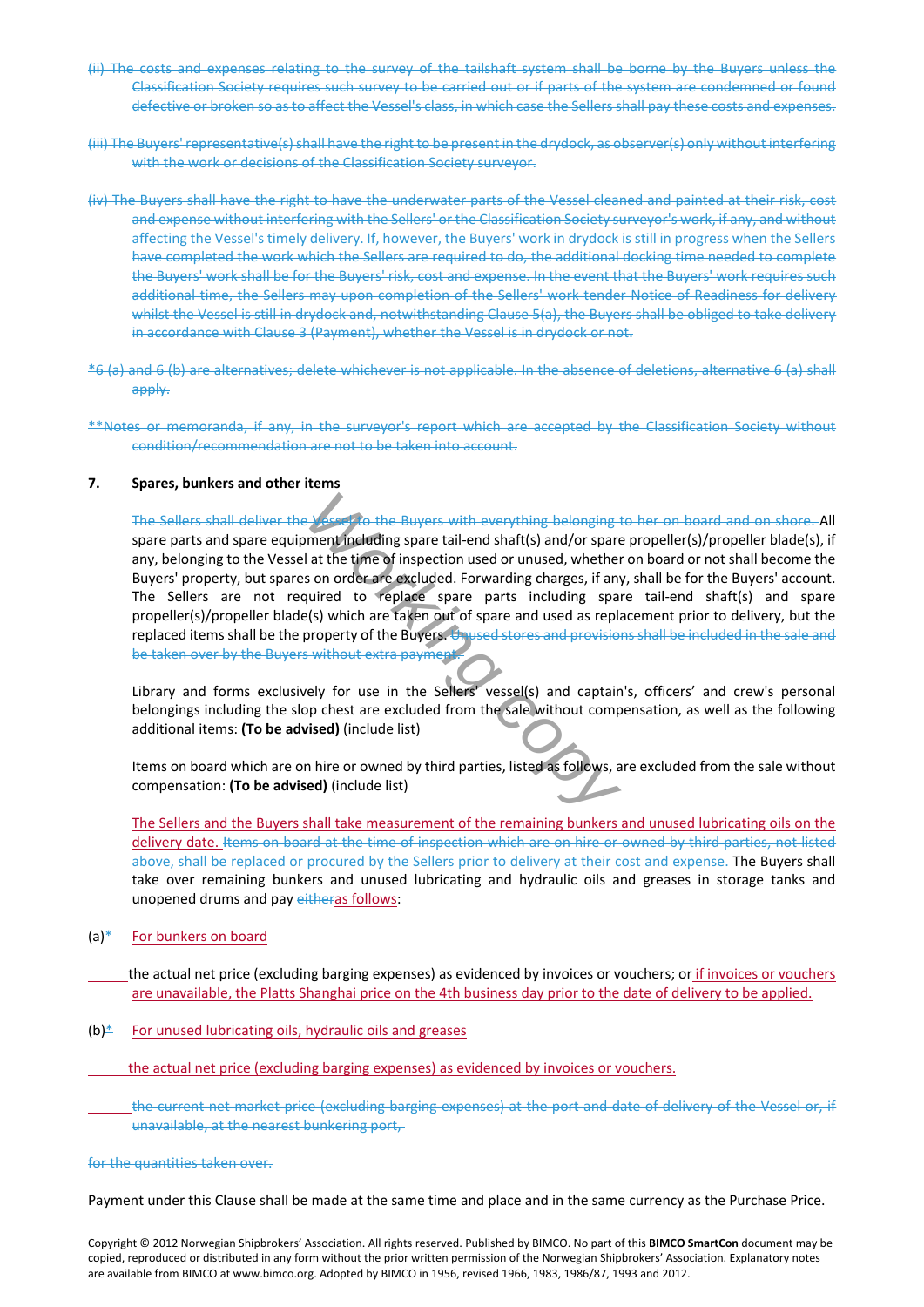"inspection" in this Clause 7, shall mean the Buyers' inspection according to Clause 4(a) or 4(b) (Inspection), if applicable. If the Vessel is taken over without inspection, the date of this Agreement shall be the relevant date.

\*(a) and (b) are alternatives, delete whichever is not applicable. In the absence of deletions alternative (a) shall apply.

## **8. Documentation**

The place of closing: **To be confirmed**

(a) In exchange for payment of the Purchase Price the Sellers shall provide the Buyers with the following delivery documents: (The required documents to be confirmed)

(i) Legal Bill(s) of Sale in a form recordable in the Buyers' Nominated Flag State, transferring title of the Vessel and stating that the Vessel is free from all mortgages, encumbrances and maritime liens or any other debts whatsoever, duly notarially attested and legalised or apostilled, as required by the Buyers' Nominated Flag State;

(ii)

 $\overline{a}$ 

 (A) a copy of the articles of association and certificate of incorporation of the Sellers, in each case signed by one director of the Sellers;

 (B) a copy of the written resolutions of the board of directors of the Sellers approving the sale and transfer of the Vessel, with the original to be sent to the Buyers as soon as possible after delivery of the Vessel; Evidence that all necessary corporate, shareholder and other action has been taken by the Sellers to authorise the execution, delivery and performance of this Agreement;

(iii) a copy of the Power of Attorney of the Sellers appointing one or more representatives to act on behalf of the Sellers in the performance of this Agreement, with the original to be sent to the Buyers as soon as possible after delivery of the Vessel, duly notarially attested and legalized or apostilled (as appropriate);

**Example 2** sent to the Buyers as soon as possible after a factor and other action has been taker<br> *Working ice of this Agreement;*<br>
ttorney of the Sellers appointing one or more repr<br>
f this Agreement, with the original t (iv) a copy of the Certificate or Transcript of Registry issued by the competent authorities of the flag state on the date of delivery evidencing the Sellers' ownership of the Vessel and that the Vessel is free from registered encumbrances and mortgages, to be faxed or e-mailed by such authority to the elosing meetingBuyers with the original to be sent to the Buyers as soon as possible after delivery of the Vessel;

(v) Declaration of Class or (depending on the Classification Society) a Class Maintenance Certificate issued within three (3)ten (10) Banking Days prior to delivery confirming that the Vessel is in Class free of condition/recommendation;

(vi) Certificate of Deletion of the Vessel from the Vessel's registry issued or other official evidence of deletion appropriate to the Vessel's registry at the time of delivery, or, in the event that the registry does not as a matter of practice issue such documentation immediately, a written undertaking by the Sellers to effect deletion from the Vessel's registry forthwith and provide a certificate or other official evidence of deletion to the Buyers promptly and latest within four (4) weekstwenty (20) Banking Days after the Purchase Price has been paid, the Protocol of Delivery and Acceptance has been signed, dated and timed and the Vessel has been delivered;

(vii) A copy of the Vessel's Continuous Synopsis Record certifying the date on which the Vessel ceased to be registered with the Vessel's registry, or, in the event that the registry does not as a matter of practice issue such certificate immediately, a written undertaking from the Sellers to provide the copy of this certificate promptly upon it being issued together with evidence of submission by the Sellers of a duly executed Form 2 stating the date on which the Vessel shall cease to be registered with the Vessel's registry;

(viii) Commercial Invoice for the Vessel;

(ix) Commercial Invoice(s) for bunkers, lubricating and hydraulic oils and greases;

(x) A copy of the Sellers' letter to their satellite communication provider cancelling the Vessel's communications contract which is to be sent immediately after delivery of the Vessel;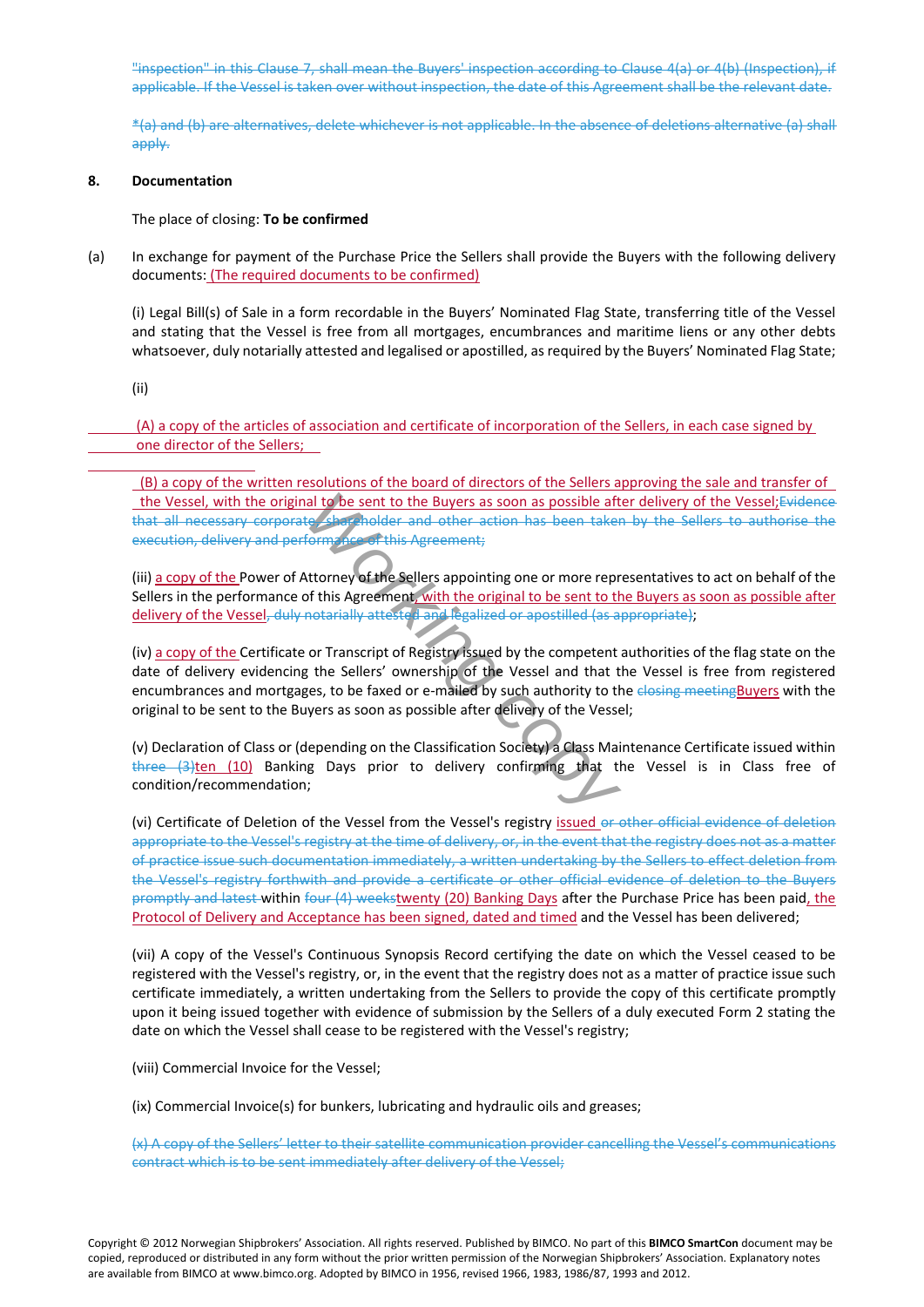(xi) Any additional documents as may reasonably be required by the competent authorities of the Buyers' Nominated Flag State for the purpose of registering the Vessel, provided the Buyers notify the Sellers of any such documents as soon as possible after the date of this Agreement but in any event, ten (10) Bankings Days prior to delivery; and

(xi) Good Standing Certificate issued by the Sellers' place of incorporation within ten (10) Banking Days prior to delivery.

(xii) Certificate of Incumbency issued by the Sellers' place of incorporation within ten (10) Banking Days prior to delivery.

(xii) The Sellers' letter of confirmation that to the best of their knowledge, the Vessel is not black listed by any nation or international organisation.

(b)  $-At$  the time of delivery the Buyers shall provide the Sellers with:

(i) The original of any Evidence evidence that all necessary corporate, shareholder and other action has been taken by the Buyers to authorise the execution, delivery and performance of this Agreement, including the resolutions of the Board of Directors of the Buyers approving and ratifying: (i) this Agreement and any further addendum, supplement or addendum to this Agreement, (ii) the purchase and acquisition of the Vessel as per this Agreement, and (iii) the execution of any and all documents relating to the purchase of the Vessel, including but not limited to the Protocol of Delivery and Acceptance.; and

**Example 1** and Acceptance.<sup>2</sup> and<br> **Example 10** and Acceptance.<sup>2</sup> and<br> **Example 10** and registration of title to the<br> **Example 10** and registration of title to the<br> **Example 10** and registration of title to the<br> **Example** (ii) The original Power of Attorney of the Buyers appointing one or more representatives to act on behalf of the Buyers in connection with completion of the purchase of the Vessel as per this Agreement and any further addendum, supplement or amendment thereto and registration of title to the Vessel in the name of the Buyers in the performance of this Agreement, duly notarially attested and legalised or apostilled (as appropriate).

(iii) Articles of Incorporation of the Buyers certified as true copy by the Companies Director or Secretary.

(iv) Certificate of Incumbency or similar issued by the relevant authority with which the Buyers are incorporated, stating the names of the Directors and dated not more than ten (10) banking days before the expected time of delivery of the Vessel.

- (c) If any of the documents listed in Sub-clauses (a) and (b) above are not in the English language they shall be accompanied by an English translation by an authorised translator or certified by a lawyer qualified to practice in the country of the translated language and the costs of such translation shall be borne by the Buyers.
- (d) The Parties shall to the extent possible exchange copies, drafts or samples of the documents listed in Sub-clause (a) and Sub-clause (b) above for review and comment by the other party not later than (state number of days), or if left blank, nine (9) days prior to the Vessel's intended date of readiness for delivery as notified by the Sellers pursuant to Clause 5(b) of this Agreement, unless otherwise agreed.
- (e) Concurrent with the exchange of documents in Sub-clause (a) and Sub-clause (b) above, the Sellers shall also hand to the Buyers the classification certificate(s) as well as all plans, drawings and manuals, (excluding ISM/ISPS manuals), which are on board the Vessel. Other certificates which are on board the Vessel shall also be handed over to the Buyers unless the Sellers are required to retain same, in which case the Buyers have the right to take copies.
- (f) Other technical documentation which may be in the Sellers' possession shall promptly after delivery be forwarded to the Buyers at their expense, if they so request. The Sellers may keep the Vessel's log books but the Buyers have the right to take copies of same and the Buyers are to bear the costs of taking copies.
- (g) The Parties shall sign and deliver to each other a Protocol of Delivery and Acceptance confirming the date and time of delivery of the Vessel from the Sellers to the Buyers.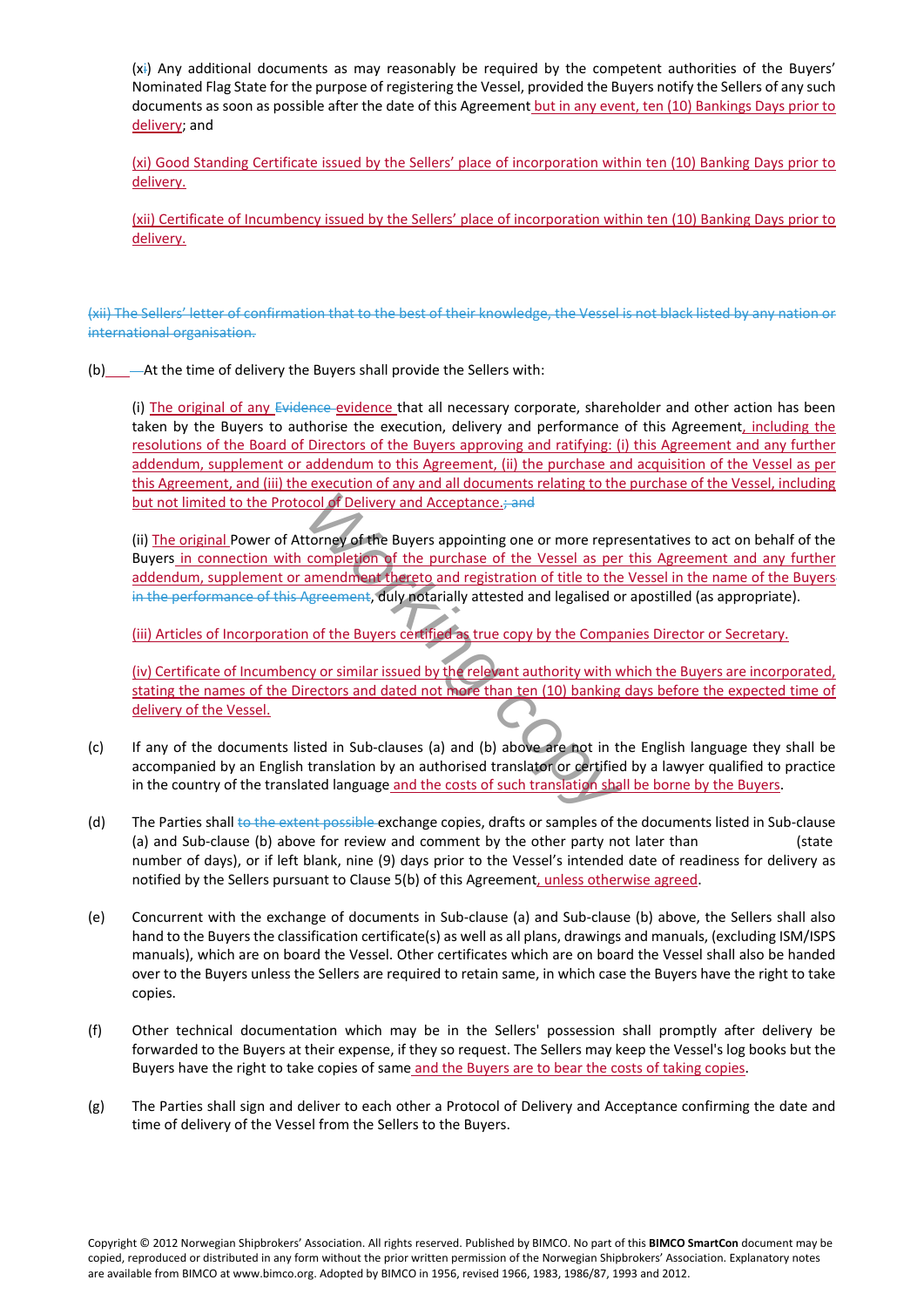### **9. Encumbrances**

The Sellers warrant that the Vessel, at the time of delivery, is free from all charters, encumbrances, mortgages and maritime liens or any other debts whatsoever, and is not subject to Port State or other administrative detentions. The Sellers hereby undertake to indemnify the Buyers against all consequences of claims made against the Vessel which have been incurred prior to the time of delivery.

## **10. Taxes, fees and expenses**

Any taxes, fees and expenses in connection with the purchase and registration in the Buyers' Nominated Flag State shall be for the Buyers' account, whereas similar charges in connection with the closing of the Sellers' register shall be for the Sellers' account.

Any payment made by the Buyers to the Sellers under this Agreement shall be paid:

- (i) without any set-off, cross-claim or condition whatsoever;
- (ii) free and clear of any Tax Deduction or withholding; and

 (iii) without predudice to the foregoing, if the Buyers are required, by law or regulation applicable to the Buyers, to make a Tax Deduction from any payment:

- a. the Buyers shall notify the Sellers in any event at least three (3) Banking Days prior to the expected due date of the relevant payment;
- b. the amount due in respect of the relevant payment shall be increased by the amount necessary to ensure that the Sellers receive and retain (free from any liability relating to the Tax Deduction) a net amount which, after the Tax Deduction, is equal to the full amount which they would otherwise have received.
- In this clause 10, "Tax Deduction" means any deduction or withholding for or on account of any present or Future tax.

## **11. Condition on delivery**

**Example 12**<br> **Example 2** and retain (free from any liability relating to the eduction, is equal to the full amount which they we<br>
duction is equal to the full amount which they we<br>
duction is equal to the full amount whic The Vessel with everything belonging to her shall be at the Sellers' risk and expense until she is delivered to the Buyers, but subject to the terms and conditions of this Agreement she shall be delivered and taken over as she was at the time of inspection, fair wear and tear excepted. The Vessel's risk and expenses shall be for the Buvers' account after the delivery of the Vessel under this Agreement.

The Vessel shall be delivered with her Class maintained. If there are any major damage to the Vessel after the Class Maintenance Certificate has been issued (but before delivery of the Vessel), any terms or settlement in relation to such major damage shall be further negotiated between the Sellers and the Buyers.

However, the Vessel shall be delivered free of cargo and free of stowaways with her Class maintained without condition/recommendation\*, free of average damage affecting the Vessel's class, and with her classification certificates and national certificates, as well as all other certificates the Vessel had at the time of inspection, valid and unextended without condition/recommendation\* by the Classification Society or the relevant authorities at the time of delivery.

"Inspection" in this Clause 11, shall mean the Buyers' inspection according to Clause 4(a) or 4(b) (Inspections), if applicable. If the Vessel is taken over without inspection, the date of this Agreement shall be the relevant date.

\*Notes and memoranda, if any, in the surveyor's report which are accepted by the Classification Society without condition/recommendation are not to be taken into account.

#### **12. Name/markings**

Upon delivery the Buyers undertake to change the name of the Vessel and alter funnel markings.

### **13. Buyers' default**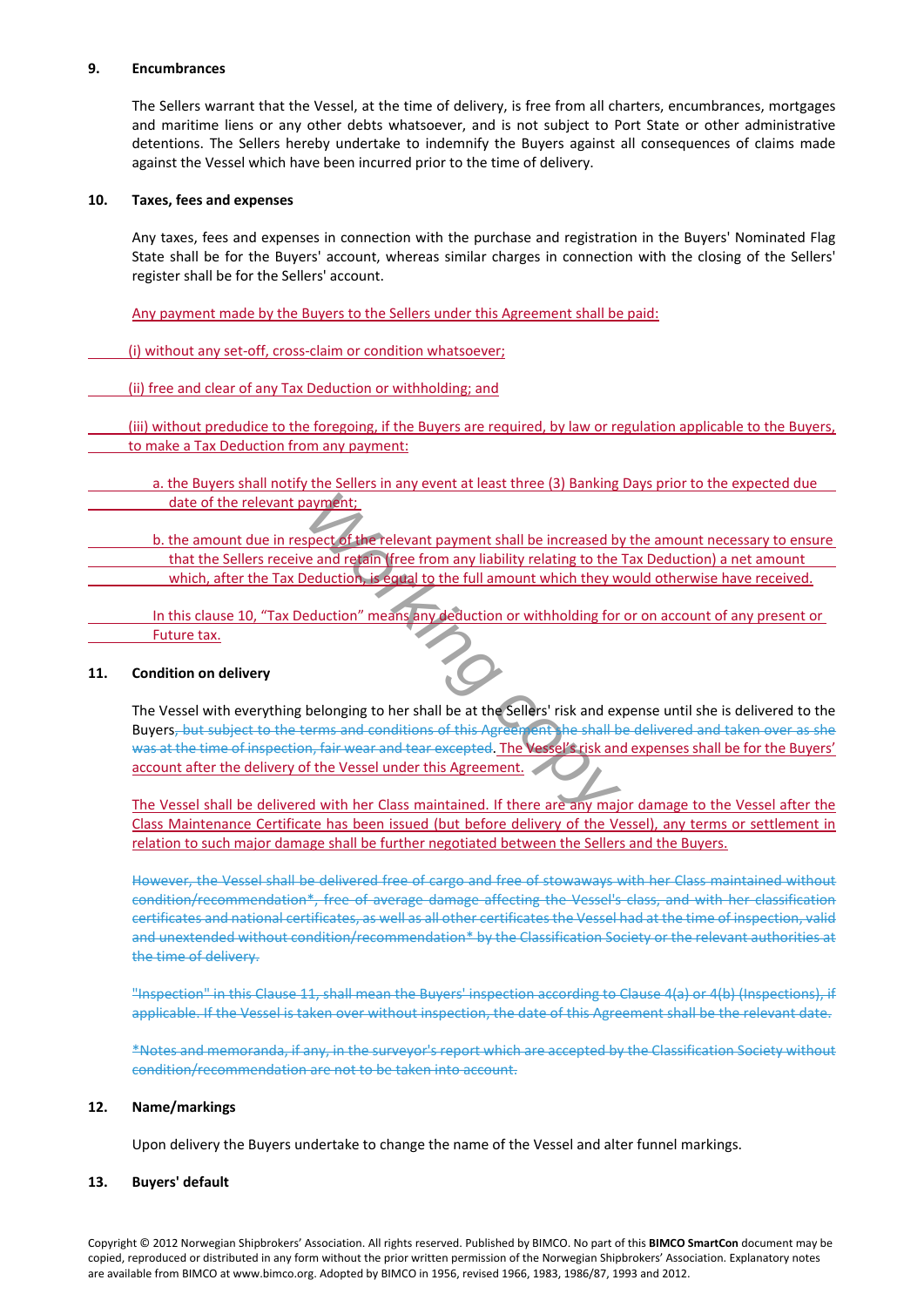Should the Deposit not be lodged in accordance with Clause 2 (Deposit), the Sellers have the right to cancel this Agreement, and they shall be entitled to claim compensation for their losses and for all expenses incurred together with interest.

Should the Purchase Price, together with any sum for the remaining bunkers and lubricating oils as specified in Clause 7 and all other sums payable by the Buyers not be paid in accordance with Clause 3 (Payment) or the Buyers fail to comply with Clause 19 (Sanctions) or Clause 22 (Anti-Money Laundering Laws), the Sellers have the right to cancel this Agreement, in which case the Deposit together with interest earned, if any, shall be released to the Sellers. If the Bidding Deposit does not cover their loss, the Sellers shall be entitled to claim further compensation for their losses and for all expenses incurred together with interest.

## **14. Sellers' default**

Should the Sellers fail to give Notice of Readiness in accordance with Clause 5(b) or fail to be ready to validly complete a legal transfer by the Cancelling Date the Buyers shall have the option of cancelling this Agreement. If after Notice of Readiness has been given but before the Buyers have taken delivery, the Vessel ceases to be physically ready for delivery and is not made physically ready again by the Cancelling Date and new Notice of Readiness given, the Buyers shall retain their option to cancel pursuant to the terms of this Agreement. In the event that the Buyers elect to cancel this Agreement, the Bidding Deposit together with interest earned, if any, shall be released-refunded to them immediately.

Should the Sellers fail to give Notice of Readiness by the Cancelling Date or fail to be ready to validly complete a legal transfer as aforesaid they shall make due compensation to the Buyers for their loss and for all expenses together with interest if their failure is due to proven negligence and whether or not the Buyers cancel this Agreement.

## **15. Buyers' representatives**

**Example 18 and 18 and 18 and 18 and 18 and 18 and 18 and 18 and 18 and 18 and 18 and 18 and 18 and 18 and 18 and 18 and 18 and 18 and 18 and 18 and 18 and 18 and 18 and 18 and 18 and 18 and 18 and 18 and 18 and 18 and 18** After this Agreement has been signed by the Parties and the Deposit has been lodged, the Buyers have the right to place two (2) representatives on board the Vessel at their sole risk and expense, however, such right to placement is always subject to strict conformation to the epidemic prevention requirements of WHO, local port authorities and the Sellers' management company.

These representatives are on board for the purpose of familiarisation and in the capacity of observers only, and they shall not interfere in any respect with the operation of the Vessel. The Buyers and the Buyers' representatives shall sign the Sellers' P&I Club's standard letter of indemnity prior to their embarkation.

## **16. Law and Arbitration**

 (i) This agreement shall be governed by and construed in accordance with English law and any dispute arising out of or in connection with this Agreement shall be referred exclusively to arbitration in Hong Kong in accordance with the Arbitration Ordinance (Cap.609) or any statutory modification or re-enactment thereof save to the extent necessary to give effect to the provisions of this clause. The seat of arbitration shall be Hong Kong even where any hearing takes place in another jurisdiction.

(ii) The reference shall be to three (3) arbitrators unless the parties agree otherwise.

(iii) The arbitration shall be conducted in accordance with the Hong Kong Maritime Arbitration Group Terms.

 (iv) In cases where neither the claim nor any counterclaim exceeds the sum of USD 100,000 (or such other sum as the parties may agree) the arbitration shall be conducted in accordance with the Hong Kong Maritime Arbitration Group Small Claims Procedure.

 (v) The terms and procedures referred to in subclauses (iii) and (iv) shall be those current at the time when the arbitration proceedings are commenced.  $(a)^*$  This Agreement shall be governed by and construed in accordance with English law and any dispute arising out of or in connection with this Agreement shall be referred to arbitration in London in accordance with the Arbitration Act 1996 or any statutory modification or re- enactment thereof save to the extent necessary to give effect to the provisions of this Clause.

The arbitration shall be conducted in accordance with the London Maritime Arbitrators Association (LMAA) Terms current at the time when the arbitration proceedings are commenced.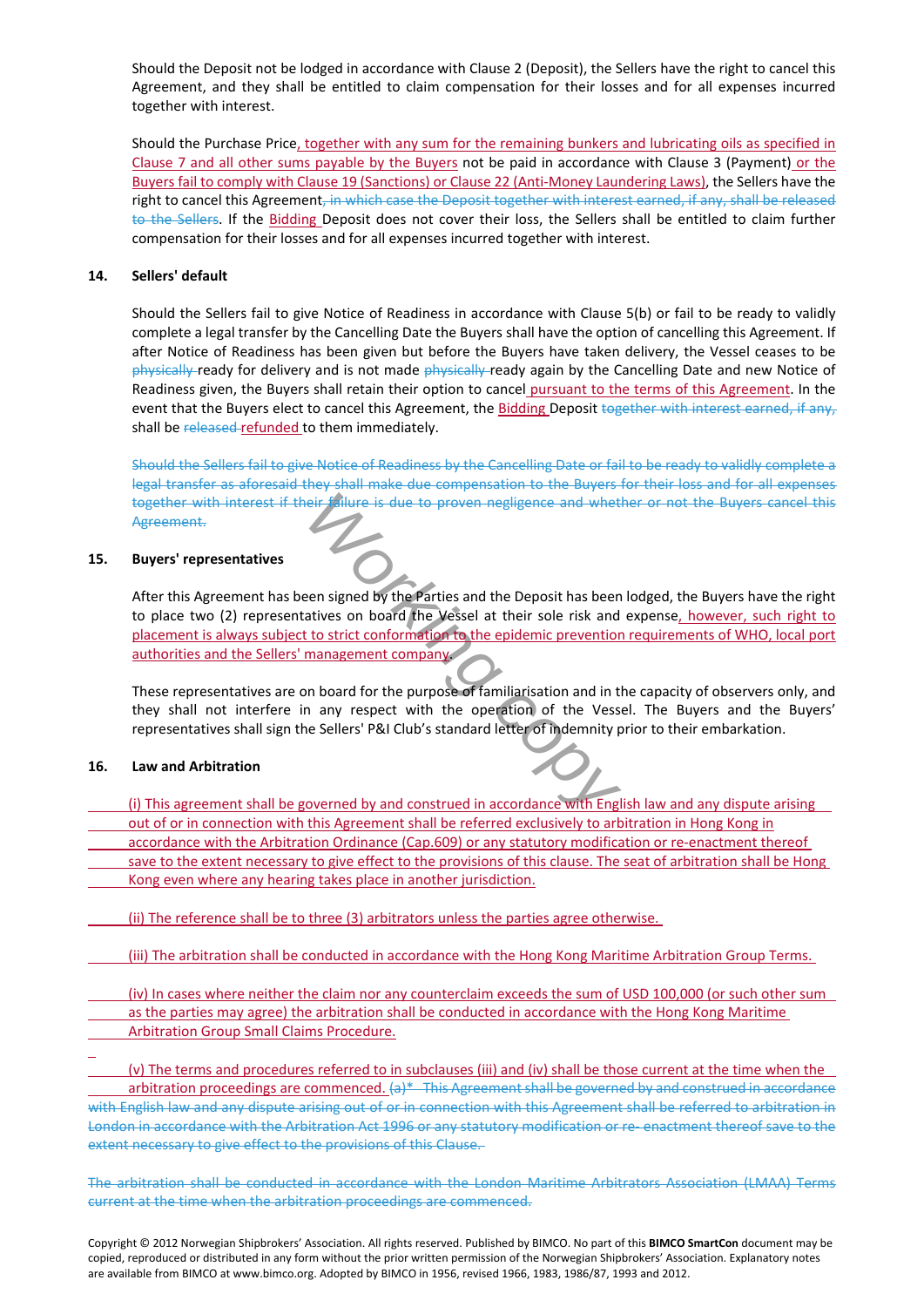The reference shall be to three arbitrators. A party wishing to refer a dispute to arbitration shall appoint its arbitrator and send notice of such appointment in writing to the other party requiring the other party to appoint its own arbitrator within fourteen (14) calendar days of that notice and stating that it will appoint its arbitrator as sole arbitrator unless the other party appoints its own arbitrator and gives notice that it has done so within the fourteen (14) days specified. If the other party does not appoint its own arbitrator and give notice that it has done so within the fourteen (14) days specified, the party referring a dispute to arbitration may, without the requirement of any further prior notice to the other party, appoint its arbitrator as sole arbitrator and shall advise the other party accordingly. The award of a sole arbitrator shall be binding on both Parties as if the sole arbitrator had been appointed by agreement.

In cases where neither the claim nor any counterclaim exceeds the sum of US\$100,000 the arbitration shall be conducted in accordance with the LMAA Small Claims Procedure current at the time when the arbitration proceedings are commenced.

(b)\* This Agreement shall be governed by and construed in accordance with Title 9 of the United States Code and the substantive law (not including the choice of law rules) of the State of New York and any dispute arising out of or in connection with this Agreement shall be referred to three (3) persons at New York, one to be appointed by each of the parties hereto, and the third by the two so chosen; their decision or that of any two of them shall be final, and for the purposes of enforcing any award, judgment may be entered on an award by any court of competent jurisdiction. The proceedings shall be conducted in accordance with the rules of the Society of Maritime Arbitrators, Inc.

In cases where neither the claim nor any counterclaim exceeds the sum of US\$ 100,000 the arbitration shall be conducted in accordance with the Shortened Arbitration Procedure of the Society of Maritime Arbitrators, Inc.

This Agreement shall be governed by and construed in accordance with the laws of (state place) and any dispute arising out of or in connection with this Agreement shall be referred to arbitration at (state place), subject to the procedures applicable there.

*Warehouse 16(a) shall apply.*<br> **Notices**<br>
All notices to be provided under this Agreement shall be in writing.<br>
Contact details for recipients of notices are as follows: fote whichever is not applicable. In the absence of deletions, alternative 16(a) shall apply.

### **17. Notices**

All notices to be provided under this Agreement shall be in writing.

Contact details for recipients of notices are as follows:

For the Buyers:

**Address: Telephone: E-mail: Attention:**

For the Sellers:

**Address: Telephone: E-mail: Attention:**

#### **18. Entire Agreement**

The written terms of this Agreement comprise the entire agreement between the Buyers and the Sellers in relation to the sale and purchase of the Vessel and supersede all previous agreements whether oral or written between the Parties in relation thereto.

Each of the Parties acknowledges that in entering into this Agreement it has not relied on and shall have no right or remedy in respect of any statement, representation, assurance or warranty (whether or not made negligently) other than as is expressly set out in this Agreement.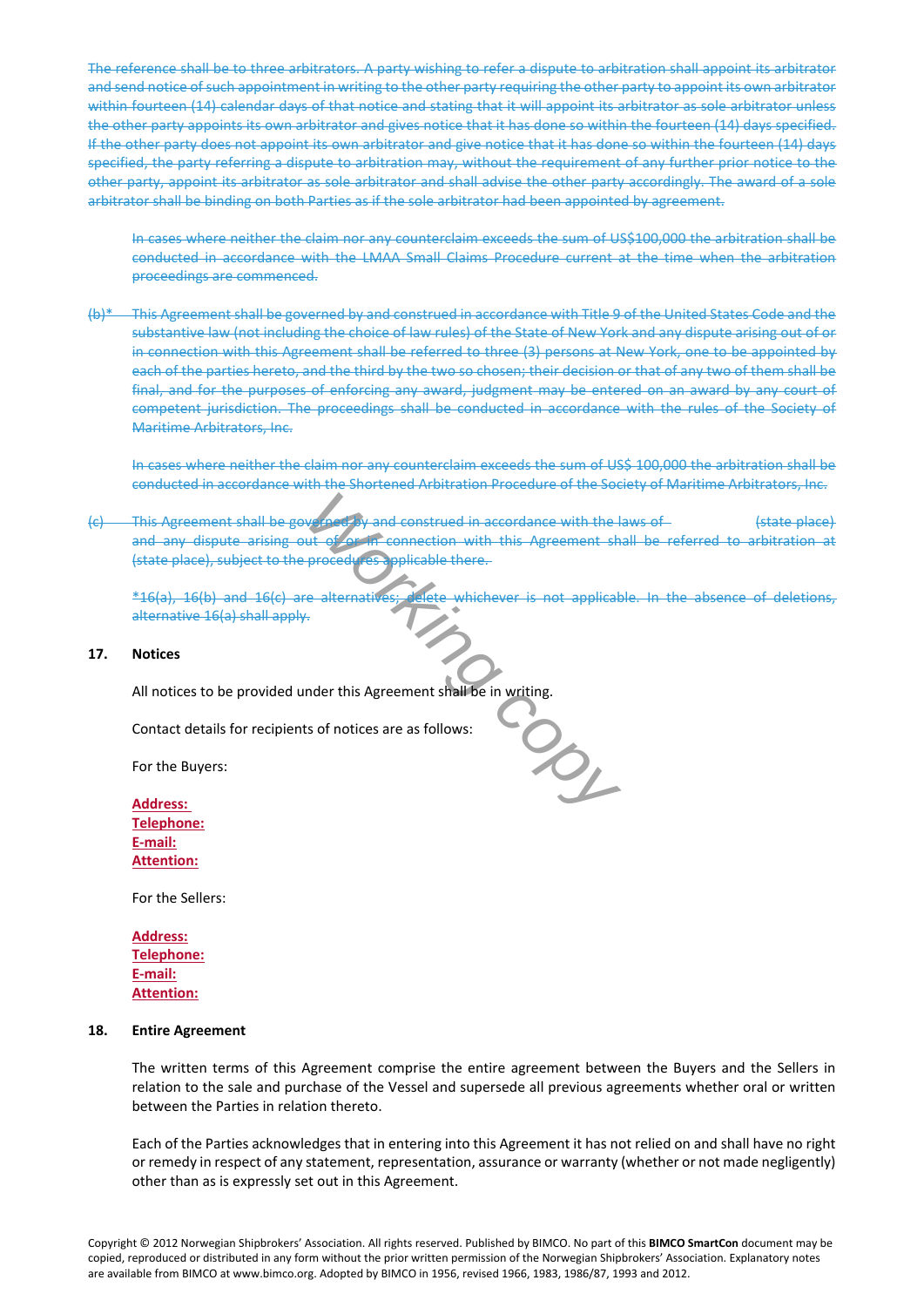Any terms implied into this Agreement by any applicable statute or law are hereby excluded to the extent that such exclusion can legally be made. Nothing in this Clause shall limit or exclude any liability for fraud.

## 19. Sanctions

 (a) The Buyers represent and warrant to the Sellers that as of the date hereof and repeat such representation and warranties up to the date of delivery of the Vessel and the date of closing they:

(i) are not a Prohibited Person;

 (ii) are not owned or controlled by or acting directly or indirectly on behalf of or for the benefit of, a Prohitibited Person;

(iii) do not own or control a Prohibited Person;

(iv) do not have a Prohibited Person serving as a director, officer or, to the best of its knowledge, employee;

(v) comply with all laws and regulations in respect of Sanctions implemented from time to time; and

 (vi) have, implement and review timely a code of practice or policy in effect to minimise any risk of Sanctions, including without limitation the risk of any breach of this Clause 19.

**Example 18 All Standard Person**<br> **Example 20 All Standard Person (Whether designts some)**<br> **Example 20 All Standard Converts a secult of being (i) owned or conditions are directed as a result of being (i) owned or conditi**  (b) In this Clause 19, "Prohibited Person" shall mean any person (whether designated by name or by reason of being included in a class of persons) against whom Sanctions are directed, including without limitation, any person against whom Sanctions are directed as a result of being (i) owned or controlled directly or indirectly by any person who is a designated target of Sanctions, or (ii) organised under the laws of, or a citizen or resident of, any Restricted Country, or otherwise a target of Sanctions.

 (c) In this Clause 19, "Restricted Country" shall mean any country or territory that is or whose government is, subject to Sanctions.

 (d) In this Clause 19, "Sanctions" shall mean any sanctions, embargoes, freezing provisions, prohibitions or other restrictions relating to trading, doing business, investment, exporting, financing or making assets available (or other activities similar to or connected with any of the foregoing):

 (i) imposed by law or regulation of the United Nations (including any of its member states) or its Security Council or the United States of America, the United Kingdom, the European Union (including any of its member states and the Council of the European Union), the People's Republic of China (including without limitation Hong Kong SAR), Singapore, Marshall Islands, the Republic of Panama or the government institution or agency of any of the foregoing; or

 (ii) otherwise imposed by any law or regulation applicable to the Buyers or to which the Buyers are subject (including without limitation, any regulation that, compliance with which is reasonable in the ordinary course of the Buyers' business) (which shall include without limitation, any extra-territorial sanctions imposed by law or regulation of the United States of America).

20. Amendments, waivers

No amendments or variations of this Agreement will be valid unless it is made in writing and signed by or on behalf of each Party. No failure or delay on the part of any Party in exercising any right, power or privilege under this Agreement shall operate as waiver thereof nor shall any single or partial exercise of any right, power or privilege hereunder preclude any other or further exercise thereof or the exercise of any other right, power or privilege under this Agreement.

21. No third party rights

 No term of this Agreement is enforceable under the Contracts (Right of Third Parties) Act 1999 by a person who is not a party to this Agreement.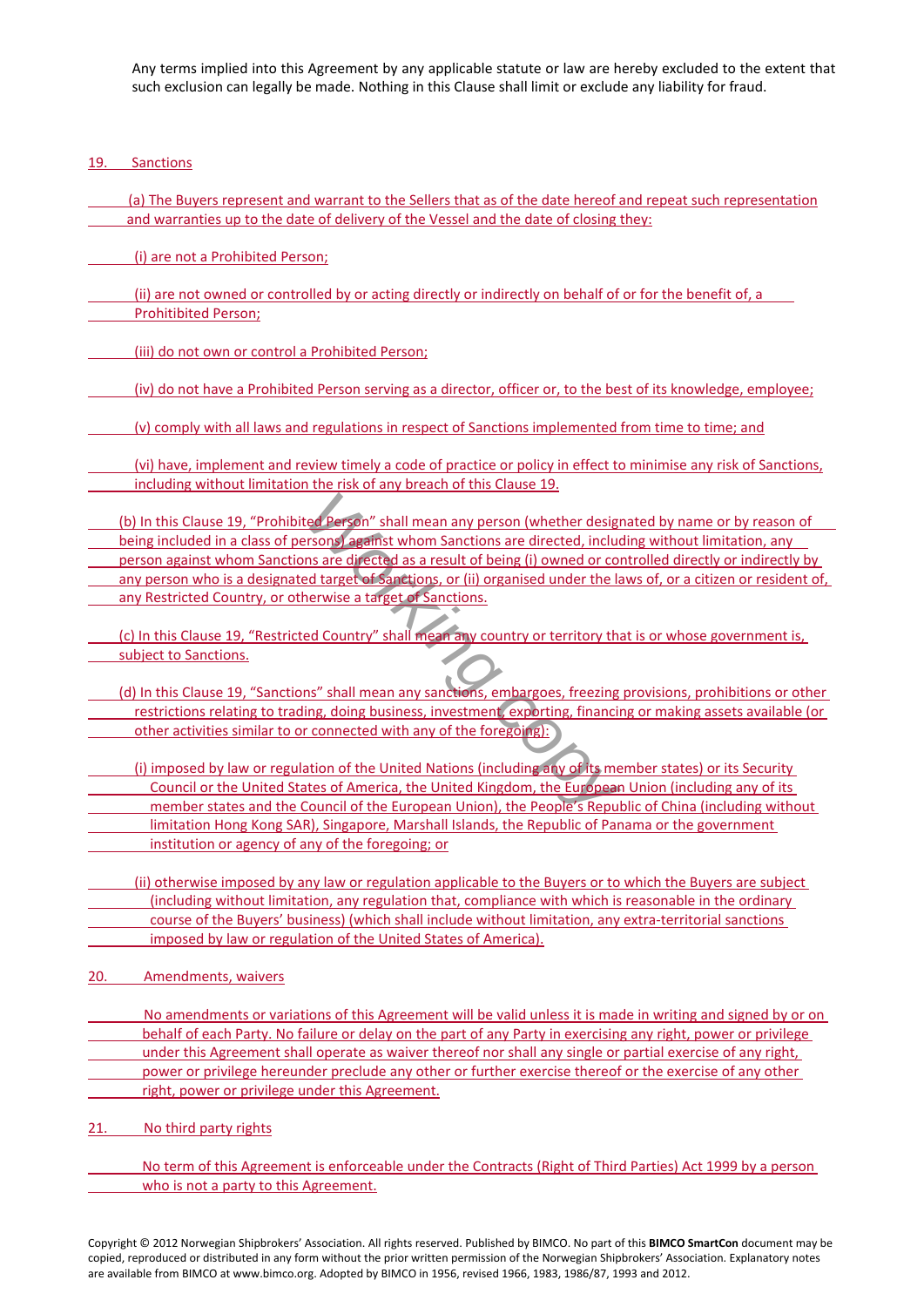The Buyers represent and warrant to the Sellers that as of the date hereof and repeat such representation and warranties up to the date of delivery of the Vessel and closing:

 (i) they are not in breach of any laws or regulations relating to the Vessel and its ownership, employment, operation, management and registration, and in particular they have complied with all Anti-Money Laundering Laws and have instituted and maintained systems, controls, policies and procedures designed to:

- a. detect and prevent incidences of money laundering; and
- b. promote and achieve compliance with Anti-Money Laundering Laws;

 (ii) they have not borrowed, or financed or authorised any person to directly or indirectly make available any payment to the Sellers for any purpose or in any manner that would breach any Anti-Money Laundering Laws; and

 (iii) they have procured their financier (if applicable), officers, directors, or, to the best of its knowledge, employees to comply with all Anti-Money Laundering Laws.

**Example 15 America, the European Union, the United Kingdon tion, Hong Kong SAR) and which in each case are a lagency having jurisdiction over the Sellers and the term of the sellers and the sellers is the seller of the se**  In this Clause 22, "Anti-Money Laundering Laws" means all applicable financial record-keeping and reporting requirements, anti-money laundering statutes (including all applicable rules and regulations thereunder) and all applicable related or similar laws, rules, regulations or guidelines, of all jurisdictions including and without limitation, the United States of America, the European Union, the United Kingdom and the People's Republic of China (including without limitation, Hong Kong SAR) and which in each case are (a) issued, administered or enforced by any governmental agency having jurisdiction over the Sellers and the Buyers; (b) of any jurisdiction in which the Sellers and the Buyers do business; or (c) otherwise apply to the Sellers or the Buyers for any reason whatsoever.

# 23. COVID-19 pandemic Clause

 This Agreement is executed in times of unprecedented business interruptions and travel limitations due to the COVID-19 pandemic. It is the parties' declared intention and understanding to work closely together to perform fully under this Agreement and complete this transaction, finding mutually workable solutions for any unforeseeable challenges caused by such interruptions or limitations.

 The Sellers and the Buyers undertake to cooperate to find reasonable solutions to any material impediment that may arise as a consequence of the restrictions that may be officially imposed by Governmental authorities due to the COVID-19 pandemic, including but not limited to identifying an alternative place of delivery and/or time of delivery (including cancelling date) so to enable both Parties to manage such restrictions.

 If due to Sellers' sole reason that the Vessel cannot be delivered, the related costs/expenses for making the Vessel able to be delivered, shall be on Sellers' account. If due to Buyers' sole reason that the Vessel cannot be delivered, the related costs/expenses for making the Vessel able to be delivered, shall be on Buyers' account. In case, the intended delivery place become impossible for delivery after Sellers have tendered their Notice of Readiness, the costs/expenses for making the Vessel able to be smoothly and successfully delivered shall be shared equally by the Buyers and Sellers. Both Parties shall endeavor and cooperate to the best of their capability to find a mutually agreed and acceptable commercial solution.

Any such arrangements to be settled and mutually agreed in the form of an Addendum to this Agreement.

24. Confidentiality

 This Agreement shall be treated as strictly private and confidential among parties involved, unless its existence or any of its terms is required to be disclosed by law or by the rules of any listing authority or stock exchange on which one party's shares or those of any of a party's shareholder are listed or traded or reported to any regulator or regulated exchange and provided that the Parties shall be at liberty to disclose to their legal advisors and financial institutions.

# 25. Severability